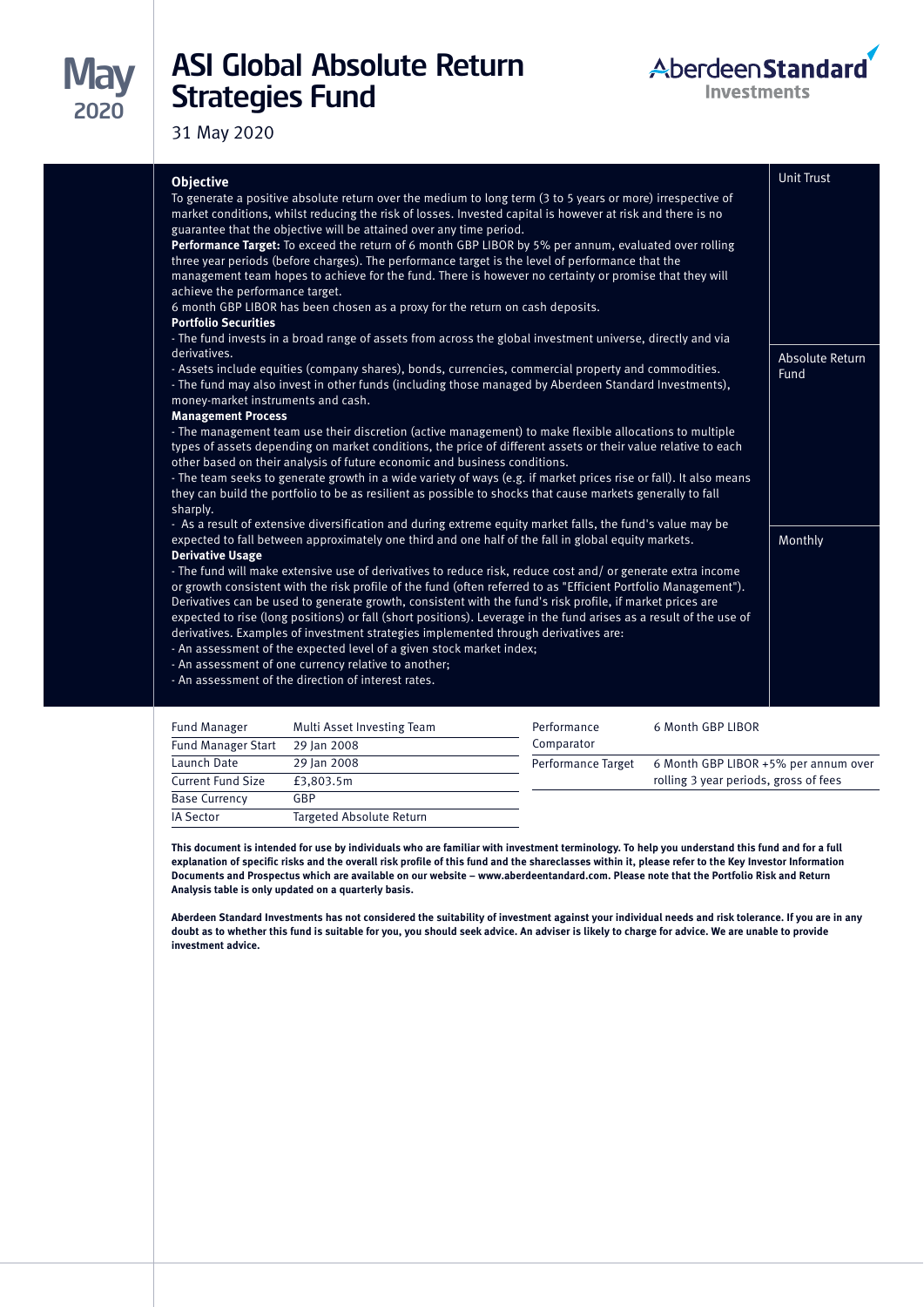## Fund Information \*

# Quarterly Portfolio Risk and Return Analysis

|                       | <b>Strategy</b>                         | <b>Stand-alone Risk</b> | Weighting (risk based %) | <b>Contribution to Returns %</b> |        |
|-----------------------|-----------------------------------------|-------------------------|--------------------------|----------------------------------|--------|
|                       |                                         | Exposure %              |                          | Q <sub>1</sub>                   | 1Yr    |
| <b>Market Returns</b> | Short US small cap equity               | 3.2                     | 22.0                     | 1.9                              | 1.9    |
| <b>Strategies</b>     | US equity                               | 0.7                     | 4.8                      | $-0.9$                           | $-0.5$ |
|                       | Emerging markets income                 | 0.6                     | 4.0                      | 0.2                              | 1.6    |
|                       | European equity infrastructure          | 0.6                     | 4.0                      | 0.2                              | 0.6    |
|                       | Short US equity technology              | 0.5                     | 3.5                      | 0.0                              | 0.0    |
|                       | Mexican govemment bonds                 | 0.5                     | 3.3                      | $-0.8$                           | $-0.3$ |
|                       | EU investment grade credit              | 0.5                     | 3.2                      | 0.2                              | 0.4    |
|                       | <b>Global REITS</b>                     | 0.5                     | 3.1                      | $-2.0$                           | $-1.9$ |
|                       | High yield credit                       | 0.4                     | 2.8                      | $-1.2$                           | $-0.6$ |
|                       | Japanese equity                         | 0.3                     | 2.1                      | $-0.3$                           | $-0.2$ |
|                       | Emerging markets equity                 | 0.2                     | 1.5 <sub>1</sub>         | $-0.4$                           | $-0.5$ |
|                       | European Equity Income                  | 0.1                     | 0.9                      | $-0.5$                           | $-0.5$ |
|                       | US investment grade credit              | 0.1                     | 0.9                      | $-0.1$                           | $-0.1$ |
|                       | Indonesian government bonds             | 0.0                     | 0.3 <sub>1</sub>         | 0.1                              | 0.0    |
|                       | Korean equity                           | 0.0                     | $0.3$                    | $-0.5$                           | $-0.5$ |
|                       | Contingent capital bonds                | 0.0                     | 0.0                      | 0.0                              | 0.0    |
|                       | European equity                         | Closed                  |                          | 0.0                              | $-0.2$ |
|                       | Short Hong Kong equity                  | Closed                  |                          | 0.0                              | $-0.2$ |
|                       | UK domestic equity                      | Closed                  |                          | $-0.4$                           | $-0.1$ |
|                       | UK equity                               | Closed                  |                          | $-0.3$                           | $-0.3$ |
| Directional           | Long JPY v USD                          | 1.1                     | 7.3                      | 0.2                              | 0.2    |
| <b>Strategies</b>     | Short UK inflation                      | 0.7                     | 4.9                      | 0.3                              | 0.6    |
|                       | Long US inflation                       | 0.7                     | 4.5                      | $-1.0$                           | $-1.0$ |
|                       | Swedish interest rates                  | 0.6                     | 4.1                      | 0.1                              | 0.0    |
|                       | Australian forward-start interest rates | 0.5                     | 3.5                      | 0.5                              | 0.3    |
|                       | Long USD v THB                          | 0.4                     | 2.5                      | 0.2                              | 0.2    |
|                       | US steepener                            | 0.4                     | 2.5                      | 0.3                              | $-0.2$ |
|                       | South African government bonds          | 0.3                     | 2.0                      | $-0.1$                           | $-0.1$ |
|                       | Long GBP volatility                     | Closed                  |                          | 0.0                              | $-0.2$ |
|                       | Long JPY v CAD                          | Closed                  |                          | 0.0                              | $-0.2$ |
|                       | US duration                             | Closed                  |                          | 0.4                              | 0.5    |
|                       | US equity volatility                    | Closed                  |                          | $-0.5$                           | $-0.5$ |
| <b>Relative Value</b> | US v German duration                    | 1.5                     | 10.3                     | 2.9                              | 2.9    |
| <b>Strategies</b>     | Short disrupted financials equity       | Closed                  |                          | $-0.1$                           | $-0.1$ |
|                       | US equity large cap v small cap         | Closed                  |                          | 0.1                              | 0.0    |
| <b>FX Hedging</b>     | FX hedging                              | 0.1                     | 0.4                      | $-0.1$                           | $-0.1$ |
| Cash                  | Cash                                    |                         |                          | 0.0                              | 0.3    |
|                       | Residual                                | 0.0                     | 0.0                      | $-0.3$                           | $-0.8$ |
|                       | <b>Stock selection</b>                  | 0.2                     | 1.4                      | 0.2                              | 0.2    |
|                       | <b>Total</b>                            | 14.8                    |                          | $-1.8$                           |        |
|                       | Diversification                         | 10.3                    |                          |                                  |        |
|                       | <b>Expected Volatility</b>              | 4.4                     |                          |                                  |        |

We calculated the totals using actual (unrounded) returns. We then rounded the figures for the purposes of this presentation.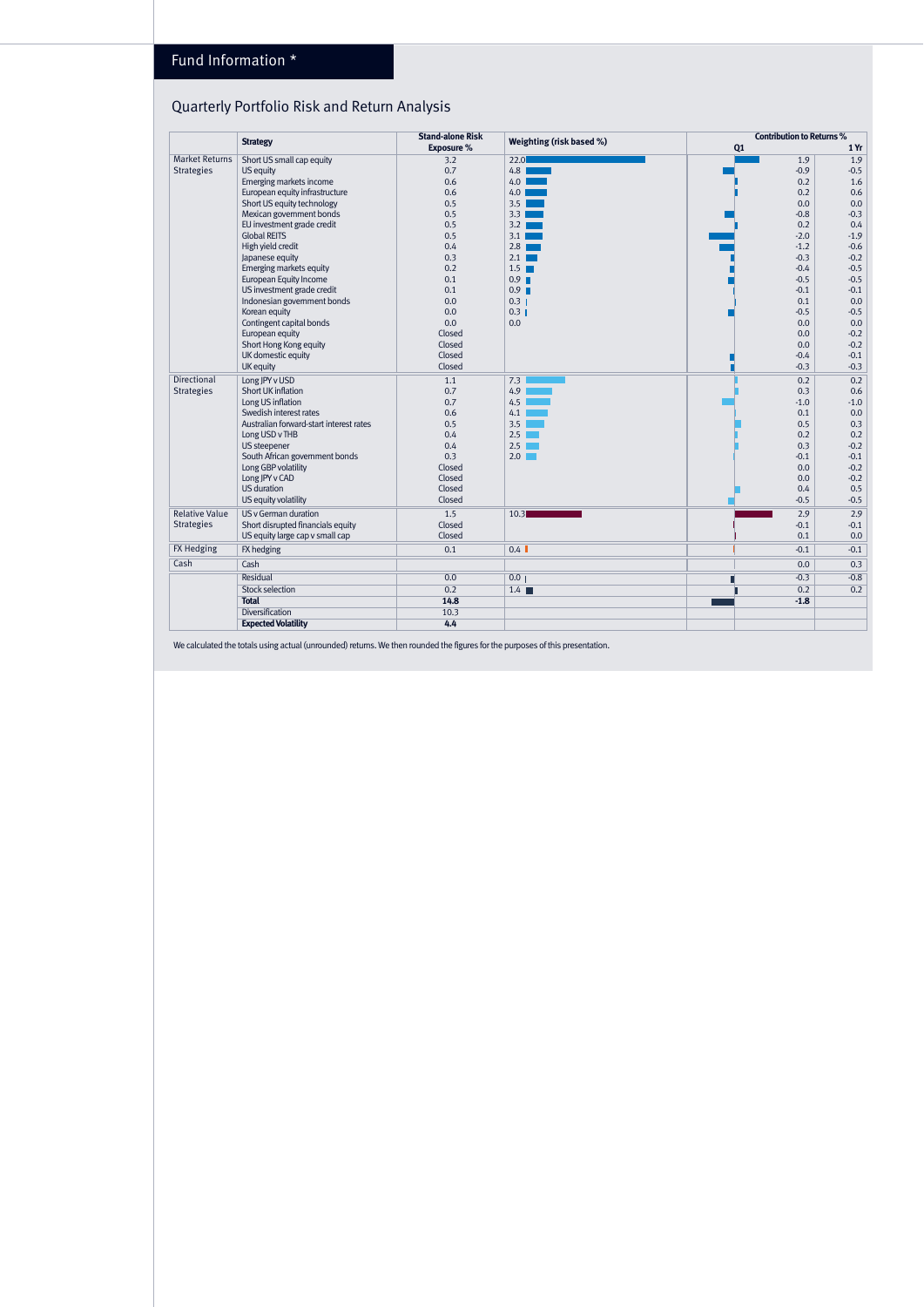#### Fund Performance \*



The performance of the fund has been calculated over the stated period using bid to bid basis for a UK basic rate tax payer. The performance shown in the chart is based on an Annual Management Charge (AMC) of 0.75%. You may be investing in another shareclass with a higher AMC. The charges for different share classes are shown later in the "Other Fund Information" section of the factsheet. For details of your actual charges please contact your financial adviser or refer to the product documentation.

The performance comparator shown in the chart expresses the fund's performance target after deduction of Annual Management Charges. It is calculated as the annual equivalent of 6 Month GBP LIBOR +5% per annum over rolling 3 years after deduction of a Annual Management charges. The benchmark is 6 Month GBP LIBOR, a proxy for the returns of cash.

Fund performance is shown after deduction of Annual Management Charge and expenses. The Performance Comparators are calculated as the annual equivalent of the fund's Target less the relevant Annual Management Charge for each share class as outlined in the Other Fund Information section of this factsheet.

Source: Aberdeen Standard Investments (Fund) and Thomson Reuters DataStream (Benchmark and Target)

### Year on Year Performance

Source: Aberdeen Standard Investments (Fund) and Thomson Reuters DataStream (Benchmark and Target)

|                                                 | Year to<br>31/03/2020 (%) | Year to<br>31/03/2019 (%) | Year to<br>31/03/2018 (%) | Year to<br>31/03/2017 (%) | Year to<br>31/03/2016 (%) |
|-------------------------------------------------|---------------------------|---------------------------|---------------------------|---------------------------|---------------------------|
| Retail Fund Performance                         | 0.6                       | $-0.9$                    | 0.3                       | 0.0                       | $-5.3$                    |
| Institutional Fund Performance                  | 1.0                       | $-0.5$                    | 0.7                       | 0.4                       | $-4.8$                    |
| Platform One                                    | 1.0                       | $-0.6$                    | 0.7                       | 0.3                       | $-4.8$                    |
| 6 Month GBP LIBOR                               | 0.8                       | 0.9                       | 0.5                       | 0.6                       | 0.7                       |
| Retail Share Class Performance Target           | 4.5                       | 4.6                       | 4.2                       | 4.3                       | 4.3                       |
| Institutional Share Class Performance<br>Target | 5.1                       | 5.2                       | 4.8                       | 4.8                       | 5.0                       |
| Platform One Share Class Performance<br>Target  | 5.1                       | 5.2                       | 4.8                       | 4.8                       | 5.0                       |

#### Cumulative Performance

Source: Aberdeen Standard Investments (Fund) and Thomson Reuters DataStream (Benchmark and Target)

|                                                 | 6 Months (%) | 1 Year (%) | 3 Years (%) | 5 Years (%) |
|-------------------------------------------------|--------------|------------|-------------|-------------|
| Retail Fund Performance                         | 0.1          | 3.1        | 0.3         | $-4.0$      |
| Institutional Fund Performance                  | 0.3          | 3.5        | 1.4         | $-2.0$      |
| Platform One                                    | 0.2          | 3.5        | 1.3         | $-2.2$      |
| 6 Month GBP LIBOR                               | 0.4          | 0.8        | 2.3         | 3.6         |
| Retail Share Class Performance Target           | 2.2          | 4.5        | 14.0        | 24.0        |
| Institutional Share Class Performance<br>Target | 2.5          | 5.0        | 15.8        | 27.5        |
| Platform One Share Class Performance<br>Target  | 2.5          | 5.0        | 15.8        | 27.5        |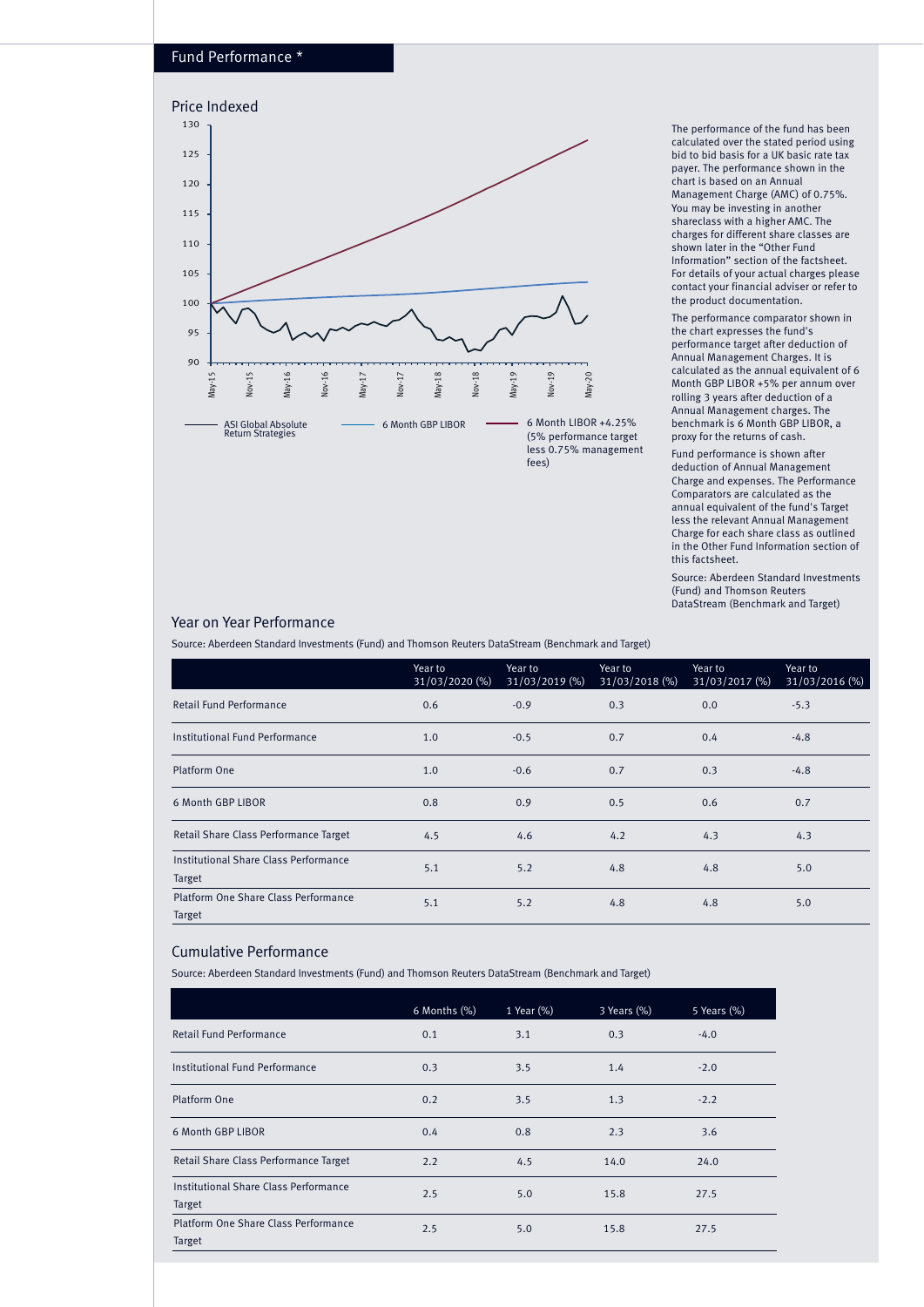#### Fund Performance \*(Continued)

Note: Past Performance is not a guide to future performance. The price of shares and the income from them may go down as well as up and cannot be guaranteed; an investor may receive back less than their original investment.

For full details of the fund's objective, policy, investment and borrowing powers and details of the risks investors need to be aware of, please refer to the prospectus.

For a full description of those eligible to invest in each share class please refer to the relevant prospectus. Source: Aberdeen Standard Investments (Fund) and Thomson Reuters DataStream (Benchmark and Target)

#### Monthly Investment Review and Outlook

#### Market review

As Covid-19 infection rates subsided, global equities clawed back further ground. Pledges of support from central banks and some easing of lockdown restrictions helped bolster investor confidence. Most indices remain in negative territory year-todate. However, the US technologyheavy Nasdaq index is up over 6% so far this year. This reflects strong gains from Amazon, Microsoft, Netflix and other tech firms that are benefiting from the Covid-19 crisis.

Overall, global government bond markets were broadly unchanged by month-end. Corporate bonds posted positive returns (yields fell) and outperformed government bonds. Reflecting investors' more confident mood, returns from high-yield corporate bonds exceeded those from investment-grade issues.

The World Trade Organisation reported a precipitous fall in global trade extending into the second quarter, with autos shipments worst affected. US economic data was notably weak. Manufacturing and services activity declined, while unemployment rose to 14.7%, its highest level in post-war history. It was a similar picture elsewhere. In Europe, attention shifted to the European Union's €750 billion recovery plan to provide funding for member states as they emerge from the Covid crisis.

The price of oil soared around 88%, its biggest monthly advance on record. This followed massive supply cuts by world producers. Nevertheless, at around US\$35 a barrel, it's still wellbelow the levels at the start of 2020, with no sign of an imminent resurgence in demand.

#### Activity

We selectively added some higher-risk, higher-return positions, as our views on the global outlook evolved. In early May, as our indicators relating to Covid-19 improved, we substantially increased our allocations to high-yield and US investment-grade corporate bonds, and Korean equities. We closed our short US equity technology position, while increasing our broad US equity market exposure.

To complement these changes, we further added to equities through more detailed strategies. We opened a global equity gold miners strategy, a basket of stocks with earnings linked to gold prices. We view gold as attractive, given the scale of monetary stimulus and its potential weakening effect on currencies. We added global equity video games and 5G strategies, where we see substantial earnings growth potential beyond the immediate boost of the 'stay at home' environment. Additionally, we added a UK equity mid-cap position, seeking to benefit from the strong track record of our in-house team.

Within our interest rate strategies, we switched exposure from Swedish interest rates to Australian interest rates. In our view, the Australian central bank has greater scope to cut rates. In Sweden, the market is pricing a return to negative interest rates but we are not confident these will be delivered. Elsewhere, we reduced our US yield curve steepener strategy, taking profits. We altered our US versus German interest rates strategy to an outright US rates position to maintain some of the protective aspects of the strategy. In our view, this offers better upside potential in an environment of very low government bond yields.

We added an emerging markets (EM) currency strategy, seeking to exploit the perception of vulnerability of certain EM currencies. We closed the position preferring the US dollar over the Thai baht, as the baht is no longer our favoured expression of the weakening EM theme. We added Swiss franc versus euro and Japanese yen versus euro strategies. These express our concerns regarding political tensions and the economic outlook in Europe.

#### Performance

The Global Absolute Return Strategies Fund returned 1.25% during the month (net of retail fees), compared to the benchmark 6-month LIBOR return of 0.04%.

The further recovery in global equity markets boosted our positions in US and Korean equities. These gains were partially offset by a negative contribution from our short US smallcap equity strategy. Our decision to add significant corporate bond exposure back into the portfolio over the last two months was rewarded. The revival of investor risk appetite benefited our high-yield and investment-grade corporate bond exposures, as well as our South African government bonds position. Additionally, our US yield curve steepener position posted positive returns after US interest rates moved in our favour.

The recovery in oil prices pushed up global inflation expectations, penalising our short UK inflation position. Meanwhile, our defensive yen versus euro currency pair suffered, as investors sought higher-risk assets with greater return potential.

#### Outlook & strategy

Our recent selective addition of riskfacing positions like corporate bonds should not be misinterpreted as a view that the economic outlook has markedly picked up. While improving Covid-19 infection and mortality trends have allowed some countries to start releasing lockdowns, we view the progress as limited. The pace of normalisation is also likely to be slow, particularly in those parts of the service sector reliant on close interaction with clients. Levels of unemployment have risen at record rates, so the potential knock-on consequences for consumption and therefore businesses are material. Mitigating this are central bank and government stimulus packages of unprecedented scale. This will underpin some assets, and it is in these areas we have aligned our positioning. We see the range of potential outcomes for economies and markets as being extraordinarily wide. They will also differ markedly according to the severity of infections, effectiveness of control measures, scale of stimulus packages and sectoral mix in each economy. Some equity markets in particular appear to already price in an optimistic recovery scenario, hence our holdings in those are relatively low. These volatile conditions do, however, offer the potential for valuable new opportunities which our team is on the alert to uncover.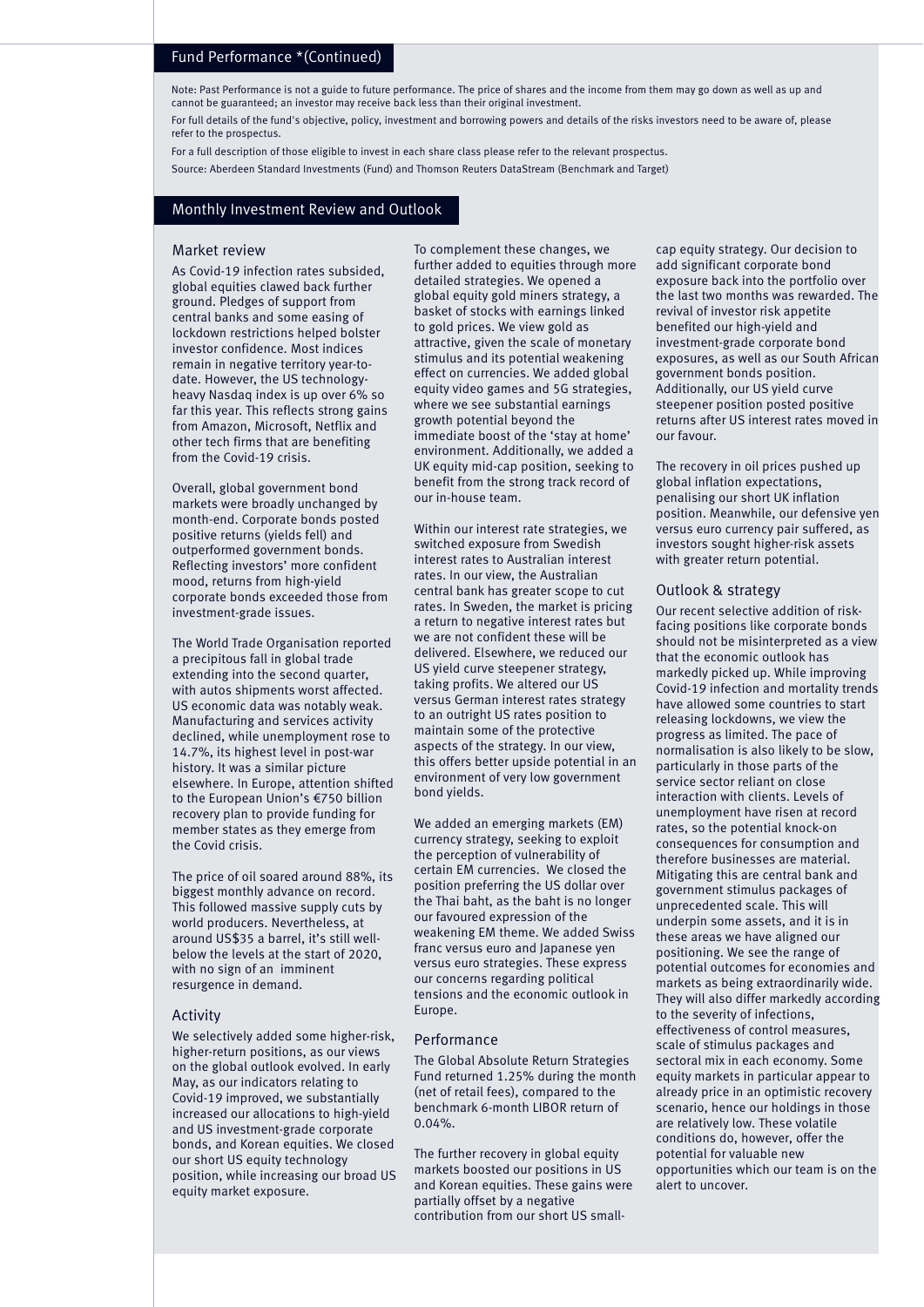### Other Fund Information

|                               | Retail Acc        | Retail Inc       | <b>Institutional Acc</b> | Institutional Inc. |
|-------------------------------|-------------------|------------------|--------------------------|--------------------|
| Lipper                        | 65111167          | n/a              | 65111168                 | n/a                |
| Bloomberg                     | <b>SLIGARA LN</b> | n/a              | <b>SLIGARS LN</b>        | n/a                |
| <b>ISIN</b>                   | GB00B28S0093      | n/a              | GB00B28S0218             | n/a                |
| <b>SEDOL</b>                  | B28S009           | n/a              | B28S021                  | n/a                |
| <b>Fund Launch Date</b>       |                   |                  |                          |                    |
|                               | Platform One Acc  | Platform One Inc |                          |                    |
| Lipper                        | 68165478          | n/a              |                          |                    |
| Bloomberg                     | U222GAR LN        | n/a              |                          |                    |
| <b>ISIN</b>                   | GB00B7K3T226      | n/a              |                          |                    |
| <b>SEDOL</b>                  | B7K3T22           | n/a              |                          |                    |
|                               | Interim           | Annual           | <b>Valuation Point</b>   | 12:00 (UK time)    |
| <b>Reporting Dates</b>        | 30 Sep            | 31 Mar           | Type of Share            | Accumulation       |
| XD Dates                      | n/a               | 31 Mar           | <b>ISA Option</b>        | Yes                |
| Payment Dates (Income)        | n/a               | 31 May           |                          |                    |
|                               | Retail            | Institutional    |                          |                    |
| <b>Initial Charge</b>         | 4.00%             | 0.00%            |                          |                    |
| Annual Management Charge      | 1.30%             | 0.75%            |                          |                    |
| <b>Ongoing Charges Figure</b> | 1.32%             | 0.85%            |                          |                    |

The Ongoing Charge Figure (OCF) is the overall cost shown as a percentage of the value of the assets of the Fund. It is made up of the Annual Management Charge (AMC) shown above and the other expenses taken from the Fund over the last annual reporting period. It does not include any initial charges or the cost of buying and selling stocks for the Fund. The OCF can help you compare the costs and expenses of different funds.